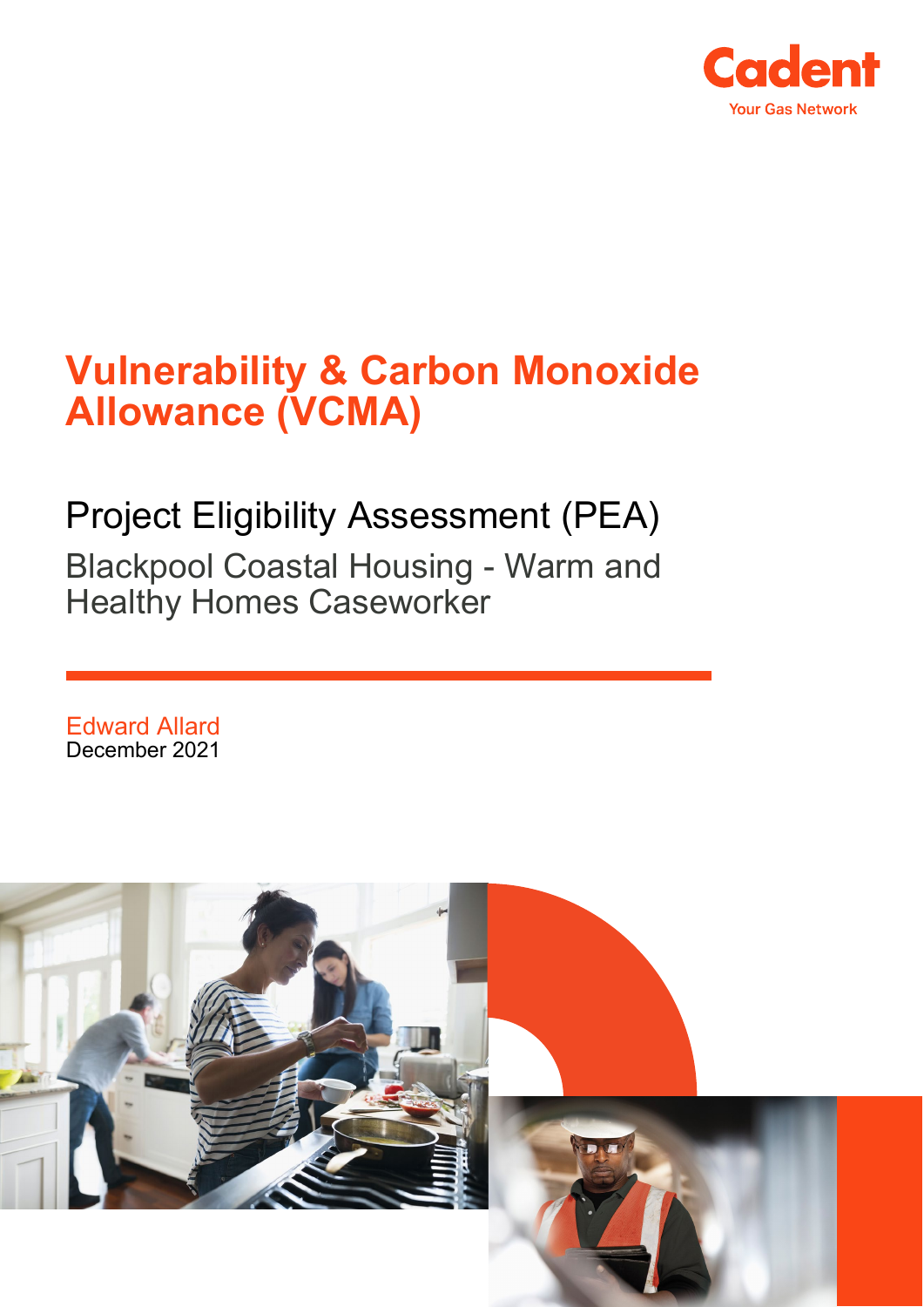

#### **Gas Network Vulnerability & Carbon Monoxide Allowance (VCMA) Governance Document - Project Eligibility Criteria**

| Section 1 - Eligibility criteria for company specific projects (other than condemned<br>essential gas appliance repair and replacement)                                                                                   |                                    |  |
|---------------------------------------------------------------------------------------------------------------------------------------------------------------------------------------------------------------------------|------------------------------------|--|
| In order to qualify as a VCMA project, a project must:                                                                                                                                                                    |                                    |  |
|                                                                                                                                                                                                                           |                                    |  |
| <b>VCMA Eligibility Criteria</b>                                                                                                                                                                                          | <b>Criteria Satisfied (Yes/No)</b> |  |
| a) Have a positive, or forecasted positive Social Return on<br>Investment (SROI), including for the gas consumers<br>funding the VCMA project;                                                                            | <b>Yes</b>                         |  |
| b) Either:<br>Provide support to consumers in vulnerable<br>i.<br>situations, and relate to energy safeguarding, or<br>Provide awareness on the dangers of CO, or<br>ii.<br>iii.<br>Reduce the risk of harm caused by CO; | <b>Yes</b>                         |  |
| c) Have defined outcomes and the associated actions to<br>achieve these;                                                                                                                                                  | <b>Yes</b>                         |  |
| d) Go beyond activities that are funded through other price<br>control mechanism(s) or required through licence<br>obligations; and                                                                                       | <b>Yes</b>                         |  |
| e) Not be delivered through other external funding sources<br>directly accessed by a GDN, including through other<br>government (national, devolved or local) funding.                                                    | <b>Yes</b>                         |  |
| Section 2 - Eligibility criteria for company specific essential gas appliance servicing,<br>repair and replacement projects                                                                                               |                                    |  |
| In order to qualify as a VCMA project, unsafe pipework and essential gas appliance servicing,<br>repair or replacement must meet the following criteria:                                                                  |                                    |  |
| a) A GDN has to isolate and condemn unsafe pipework or<br>an essential gas appliance following a supply<br>interruption or as part of its emergency service role;                                                         | N/A                                |  |
| b) The household cannot afford to service, repair or<br>replace the unsafe pipework or essential gas appliance;<br>and;                                                                                                   | N/A                                |  |
| c) Sufficient funding is not available from other sources<br>(including national, devolved or local government<br>funding) to fund the unsafe pipework or essential gas<br>appliance servicing, repair or replacement.    | N/A                                |  |

### **Section 3 - Eligibility criteria for collaborative VCMA projects**

In order to qualify as a collaborative VCMA project, a project must: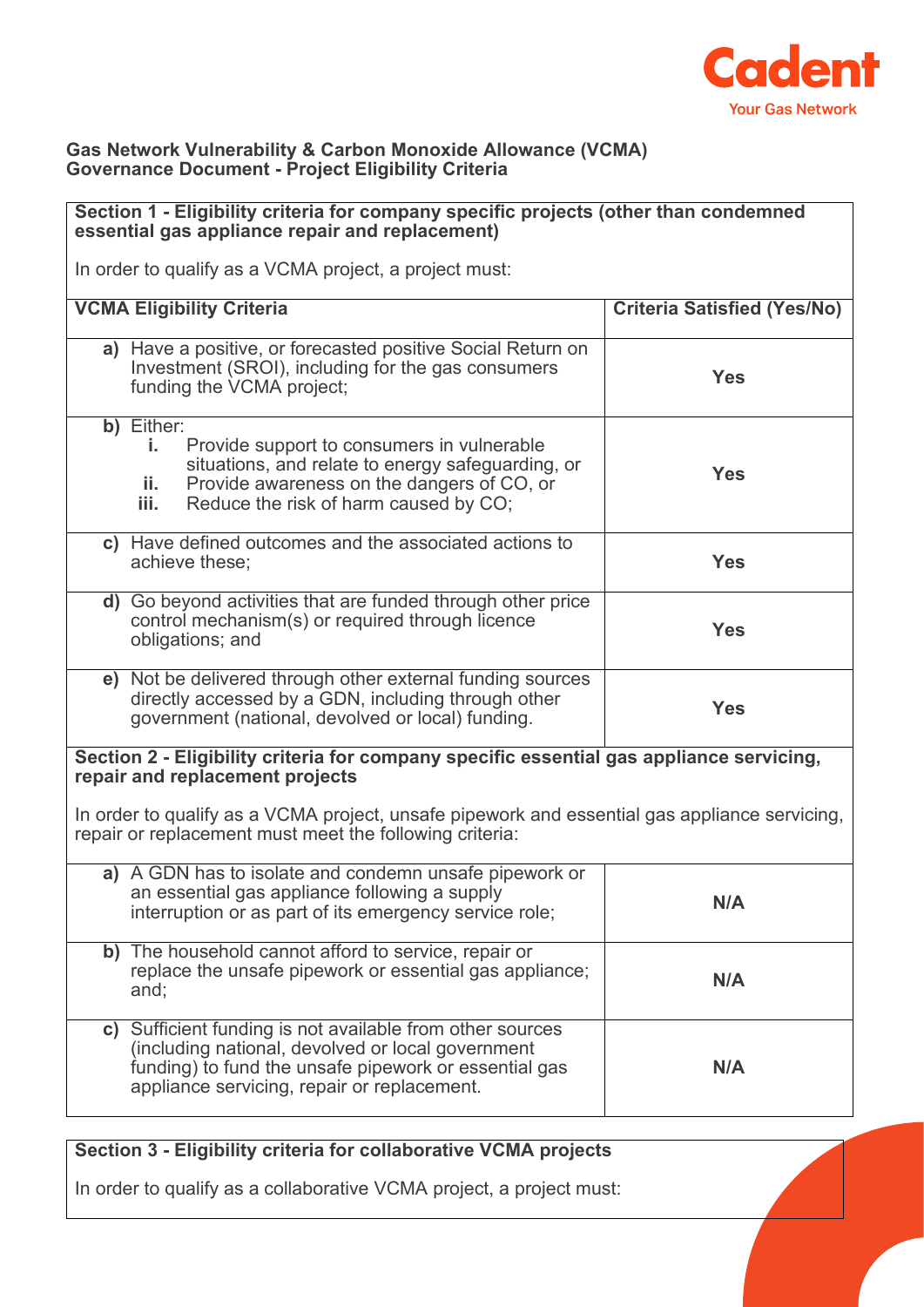

| Meet the above company specific and boiler repair<br>a)<br>and replace (if applicable) project eligibility criteria; | N/A |
|----------------------------------------------------------------------------------------------------------------------|-----|
| b) Have the potential to benefit consumers on the<br>participating networks; and                                     | N/A |
| Involve two, or more, gas distribution companies.<br>C)                                                              | N/A |

#### **Gas Network Vulnerability and Carbon Monoxide Allowance (VCMA) Governance Document - Project Registration Table 2**

| <b>Information Required</b>                                       | <b>Description</b>                                                                                                                                                                                                                                                                                                                                                                                       |
|-------------------------------------------------------------------|----------------------------------------------------------------------------------------------------------------------------------------------------------------------------------------------------------------------------------------------------------------------------------------------------------------------------------------------------------------------------------------------------------|
| <b>Project Title</b>                                              | <b>Blackpool Coastal Housing - Warm and Healthy</b><br><b>Homes Caseworker</b>                                                                                                                                                                                                                                                                                                                           |
| <b>Funding GDN(s)</b>                                             | <b>Cadent - North West Network</b>                                                                                                                                                                                                                                                                                                                                                                       |
| Role of GDN(s)<br><b>*For Collaborative VCMA Projects</b><br>only | Not applicable - company-specific project                                                                                                                                                                                                                                                                                                                                                                |
| <b>Date of PEA Submission</b>                                     | December 2021                                                                                                                                                                                                                                                                                                                                                                                            |
| <b>VCMA Project Contact Name, email</b><br>and Number             | Name: Edward Allard<br>Email: Edward.allard@cadentgas.com<br>Number: 07773 627163                                                                                                                                                                                                                                                                                                                        |
| <b>Total Cost (£k)</b>                                            | £31,814.00                                                                                                                                                                                                                                                                                                                                                                                               |
| <b>Total VCMA Funding Required (£k)</b>                           | £31,814.00                                                                                                                                                                                                                                                                                                                                                                                               |
| Problem(s)                                                        | We use a variety of data sources to help us to<br>pinpoint areas where there are larger numbers of<br>households living in fuel poverty. This enables us to<br>maximise the impact of our interventions.<br><b>Fuel poverty in Blackpool and surrounding areas</b>                                                                                                                                       |
|                                                                   | Households living in Blackpool and areas of the<br>wider Lancashire region experience levels of fuel<br>poverty higher than the national average.                                                                                                                                                                                                                                                        |
|                                                                   | Recent Lancashire County Council <sup>1</sup> statistics report<br>that 16.3% of Blackpool households live in fuel<br>poverty, versus a national average of 13.4% of<br>across England.<br>14.2% (92,810 homes) of Lancashire households<br>are currently living in fuel poverty. The Lancashire<br>area includes the towns of Pendle (17.3%), Burnley<br>(16.4%) and Blackburn & Darwen (16.4%), all of |

<span id="page-2-0"></span><sup>1</sup> https://www.lancashire.gov.uk/lancashire-insight/deprivation/fuel-poverty/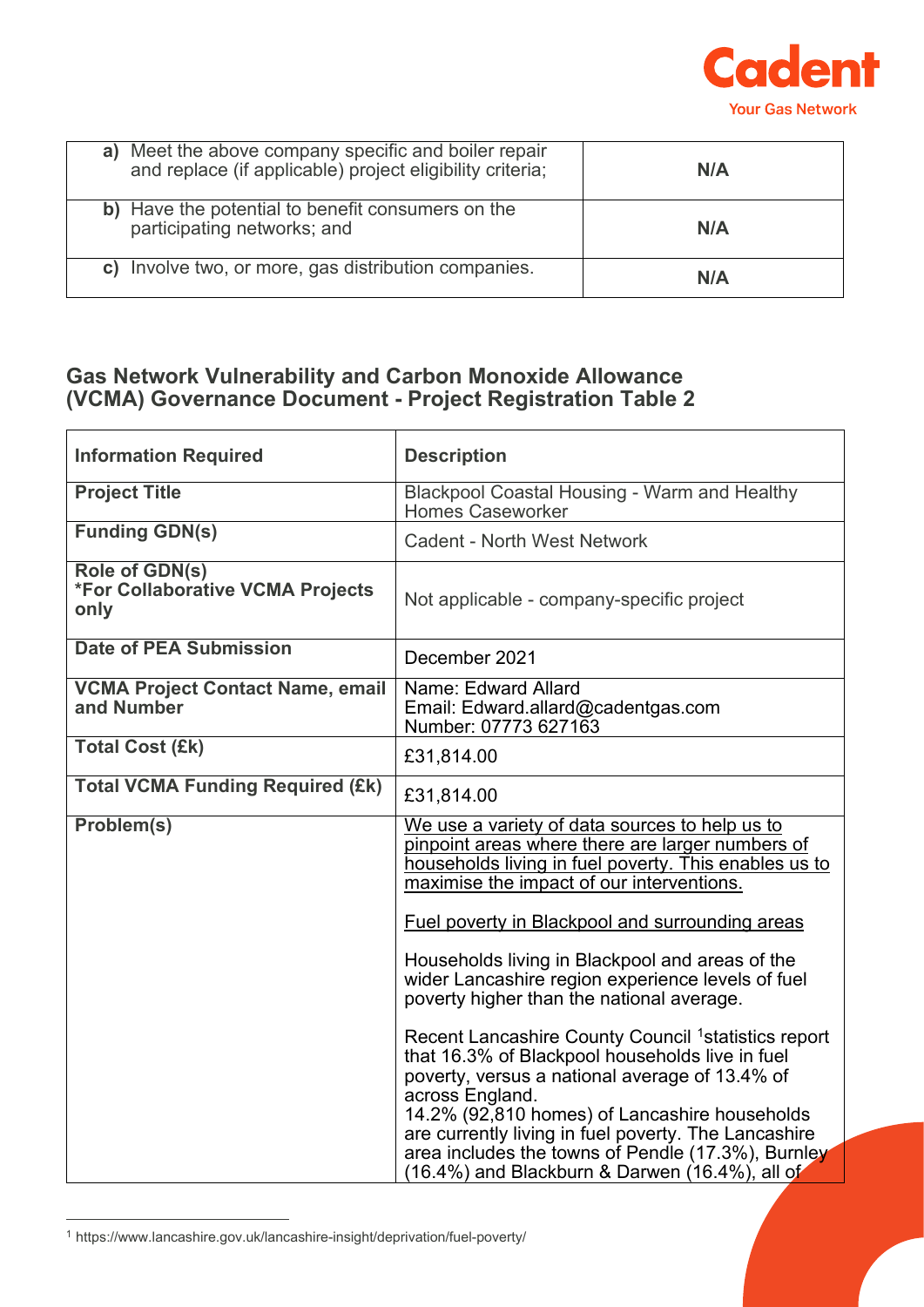

| which experience levels of fuel poverty above the<br>national average.                                                                                                                                                                                                                                                                                                                                                                                                              |
|-------------------------------------------------------------------------------------------------------------------------------------------------------------------------------------------------------------------------------------------------------------------------------------------------------------------------------------------------------------------------------------------------------------------------------------------------------------------------------------|
| 2019/2020 County Council statistics also show the<br>Blackpool unitary authority area as the third highest<br>in the wider Lancashire-14 area in terms of the<br>number of recipients of Winter Fuel Payments<br>$(27, 570)$ .                                                                                                                                                                                                                                                      |
| <b>Fuel poverty and the impact on life expectancy in</b><br>Blackpool                                                                                                                                                                                                                                                                                                                                                                                                               |
| Households living in fuel poverty can experience<br>many detrimental physical and mental health<br>conditions. <sup>2</sup> Respiratory tract infections, <sup>3</sup> viruses<br>and stress can all be exacerbated by living in a cold,<br>damp home.                                                                                                                                                                                                                              |
| At the most severe end of the scale, the impact of<br>living in a cold home can cause premature death.<br>There are more deaths across England and Wales<br>reported in Winter than in Summer. 42017/2018<br>statistics reported that 16,890 excess winter deaths<br>in the UK were attributed to cold housing conditions.                                                                                                                                                          |
| Increased levels of fuel poverty may be a factor<br>behind lower average life expectancies in Blackpool<br>versus the wider North West and England.                                                                                                                                                                                                                                                                                                                                 |
| <sup>5</sup> 2018-202 birth statistics from the Joint Strategic<br>Needs Assessment reported that Blackpool males<br>have an average life expectancy of 74.1 years<br>versus 77.9 (wider North West) and 79.4 (rest of<br>England. Statistics for females were equally as<br>worrying, with Blackpool women having an average<br>expectancy of 79 years. North West females have<br>an average life expectancy of 81.7 years, whilst<br>females from wider England have 83.1 years. |
| The treatment of mental health conditions in<br><b>Blackpool</b>                                                                                                                                                                                                                                                                                                                                                                                                                    |
| A recent Public Health England report illustrated<br>that the prevalence of depression, both identified by<br>GPs and self-reported within the GP patient survey,<br>is significantly higher in Blackpool than the England<br>average.                                                                                                                                                                                                                                              |

<span id="page-3-0"></span><sup>2</sup> [https://fingertips.phe.org.uk/documents/Fuel\\_poverty\\_health\\_inequalities.pdf](https://fingertips.phe.org.uk/documents/Fuel_poverty_health_inequalities.pdf) (2014)

<span id="page-3-1"></span><sup>3</sup> https://www.cse.org.uk/downloads/reports-and-publications/fuel-poverty/fuel-poverty-ill-health.pdf

<span id="page-3-2"></span><sup>4</sup> https://www.e3g.org/news/media-room/17000-people-in-the-uk-died-last-winter-due-to-cold-housing

<span id="page-3-3"></span><sup>5</sup> https://www.blackpooljsna.org.uk/Blackpool-Profile/Life-Expectancy.aspx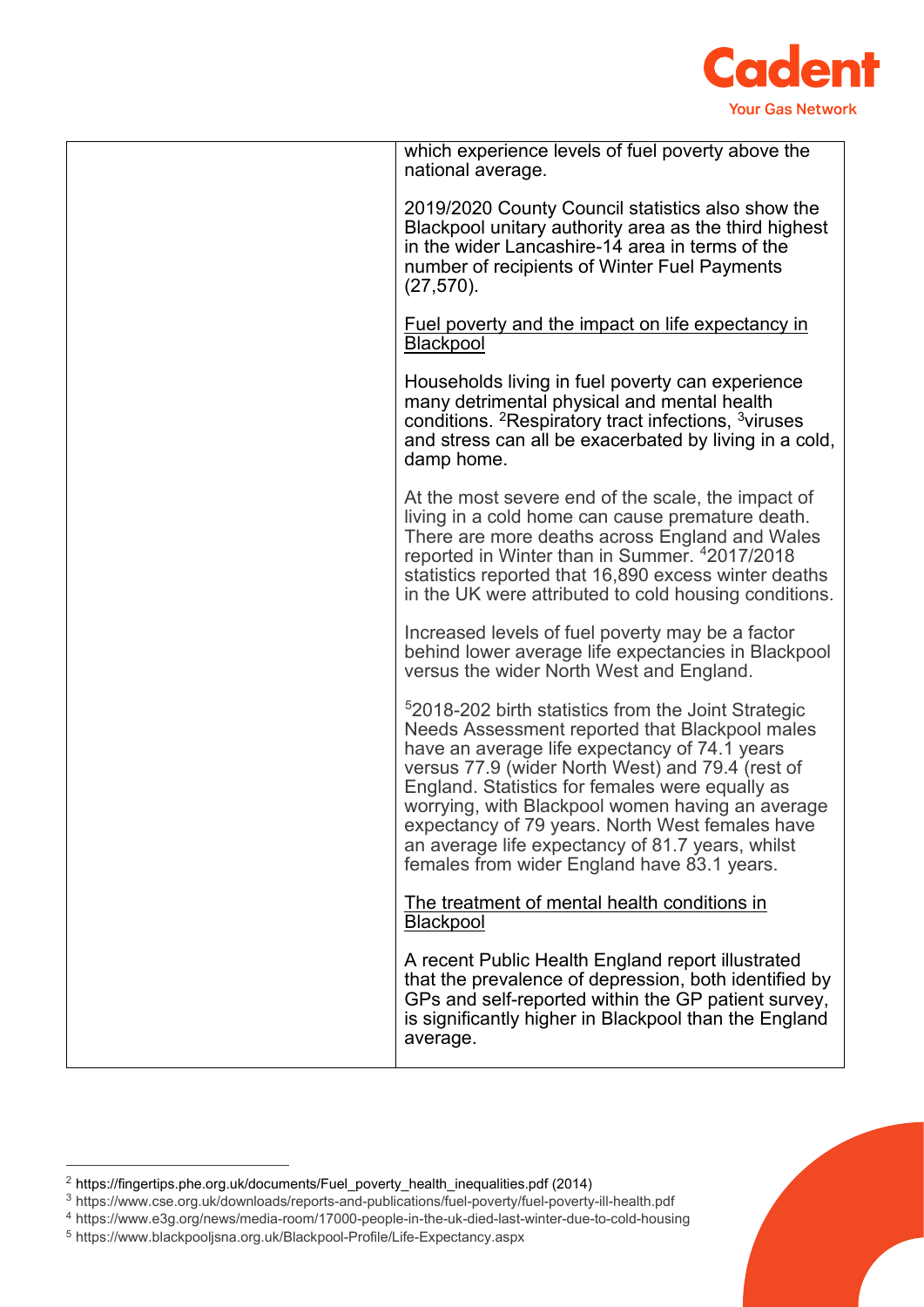

|                             | The <sup>6</sup> 2018/2019 statistics reported that rates of<br>depression diagnosed by Blackpool GPs is the<br>highest in England with 18.5% of patients being<br>diagnosed with the condition. The national average<br>for England is 11.6%.<br>Additionally, Blackpool GP practitioners have some<br>of the highest rates of antidepressant prescribing in<br>the country.                                                           |
|-----------------------------|-----------------------------------------------------------------------------------------------------------------------------------------------------------------------------------------------------------------------------------------------------------------------------------------------------------------------------------------------------------------------------------------------------------------------------------------|
| <b>Scope and Objectives</b> | <b>Project scope</b>                                                                                                                                                                                                                                                                                                                                                                                                                    |
|                             | Cadent will invest £31,814 of its company specific<br>VCMA fund in partnership with Blackpool Coastal<br>Housing (BCH).                                                                                                                                                                                                                                                                                                                 |
|                             | BCH is a separate organisation from the council and<br>is tasked with managing a stock of 5000 houses in<br>the Blackpool area. BCH are also responsible for<br>supporting tenants with issues such as health and<br>wellbeing, fuel poverty and home safety.                                                                                                                                                                           |
|                             | Cadent's VCMA funding will be used by BCH to<br>employ a community case worker on an initial 12-<br>month contract. The case worker will be responsible<br>for supporting BCH clients and wider members of<br>the local community with a variety of services<br>including:                                                                                                                                                              |
|                             | 1. Affordable Warmth Support (energy efficiency<br>advice, financial support/budgeting,<br>understanding, and managing fuel bills and<br>tariffs/switching);                                                                                                                                                                                                                                                                            |
|                             | Supporting clients to access industry funding;<br>2.                                                                                                                                                                                                                                                                                                                                                                                    |
|                             | 3. Accessing the Warm Homes Discount;                                                                                                                                                                                                                                                                                                                                                                                                   |
|                             | 4. Registration to the Priority Services Register;                                                                                                                                                                                                                                                                                                                                                                                      |
|                             | 5. Broader health and wellbeing services.                                                                                                                                                                                                                                                                                                                                                                                               |
|                             | The project aims to provide households living in fuel<br>poverty with essential services, all of which are<br>designed to help them stay safe and warm at home.<br>In addition to the tackling of the issues outlined in<br>the "Problem(s)" section of this document, we<br>believe the launching of this VCMA project to be<br>very timely due to the pending increase in energy<br>price cap and recent rises in the cost of living. |
|                             | <b>Project Objectives</b>                                                                                                                                                                                                                                                                                                                                                                                                               |

<span id="page-4-0"></span> $^6$  https://www.blackpooljsna.org.uk/Living-and-Working-Well/Health-Conditions/Mental-

Health.aspx#:~:text=In%20the%202020%20GP%20Survey,the%20national%20average%20of%2011.6 %25.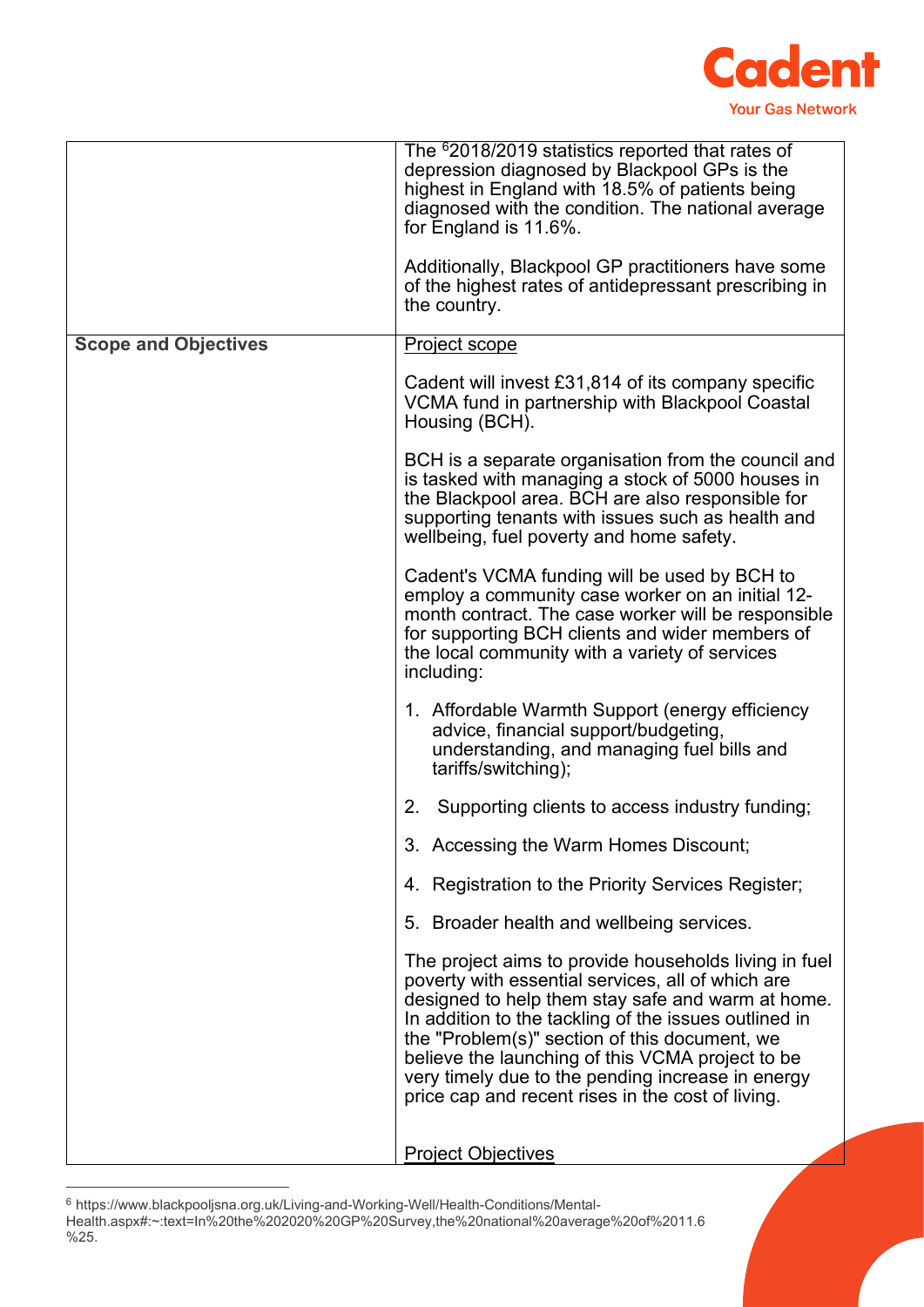

|                                                            | The project has several objectives. Cadent will<br>evaluate the success of the project against the<br>achievement of these objectives.                                                                                                                         |
|------------------------------------------------------------|----------------------------------------------------------------------------------------------------------------------------------------------------------------------------------------------------------------------------------------------------------------|
|                                                            | 1. The community case worker will assist<br>approximately 350 households across the initial<br>12-month duration of the project with Affordable<br>Warmth support;                                                                                             |
|                                                            | 2. The community case worker will help project<br>clients realise approximately £17,500 in<br>charitable grants and/or industry funding;                                                                                                                       |
|                                                            | 3. The community case worker will assist<br>approximately 350 project clients with wider<br>wellbeing and health support including<br>employability, mental health, adult learning, and<br>volunteering across the initial 12-month duration<br>of the project |
|                                                            | 4. The community case worker will assist<br>approximately 67 households claim the Warm<br>Homes Discount across the initial 12-month<br>duration of the project;                                                                                               |
|                                                            | 5. The community case worker will assist<br>approximately 250 households register to the<br>Priority Services Register across the initial 12-<br>month duration of the project;                                                                                |
|                                                            | 6. The project will offer Cadent new learning as<br>detailed in the relevant section below;                                                                                                                                                                    |
|                                                            | 7. The project will generate a positive social return<br>on investment as detailed in the relevant section<br>below;                                                                                                                                           |
| Why the Project is Being Funded<br><b>Through the VCMA</b> | We believe that this project meets the required<br>company specific VCMA project eligibility criteria.                                                                                                                                                         |
|                                                            | a. Has a positive, or forecasted positive<br>SROI, including for the gas consumers<br>funding the VCMA project:                                                                                                                                                |
|                                                            | Yes – see section below                                                                                                                                                                                                                                        |
|                                                            | b. Either:                                                                                                                                                                                                                                                     |
|                                                            | i.<br>Provide support to consumers in<br>vulnerable situations, and relate to energy<br>safeguarding, or                                                                                                                                                       |
|                                                            | ii.<br>Provide awareness on the dangers of CO.<br>or                                                                                                                                                                                                           |
|                                                            | Reduce the risk of harm caused by CO<br>iii.                                                                                                                                                                                                                   |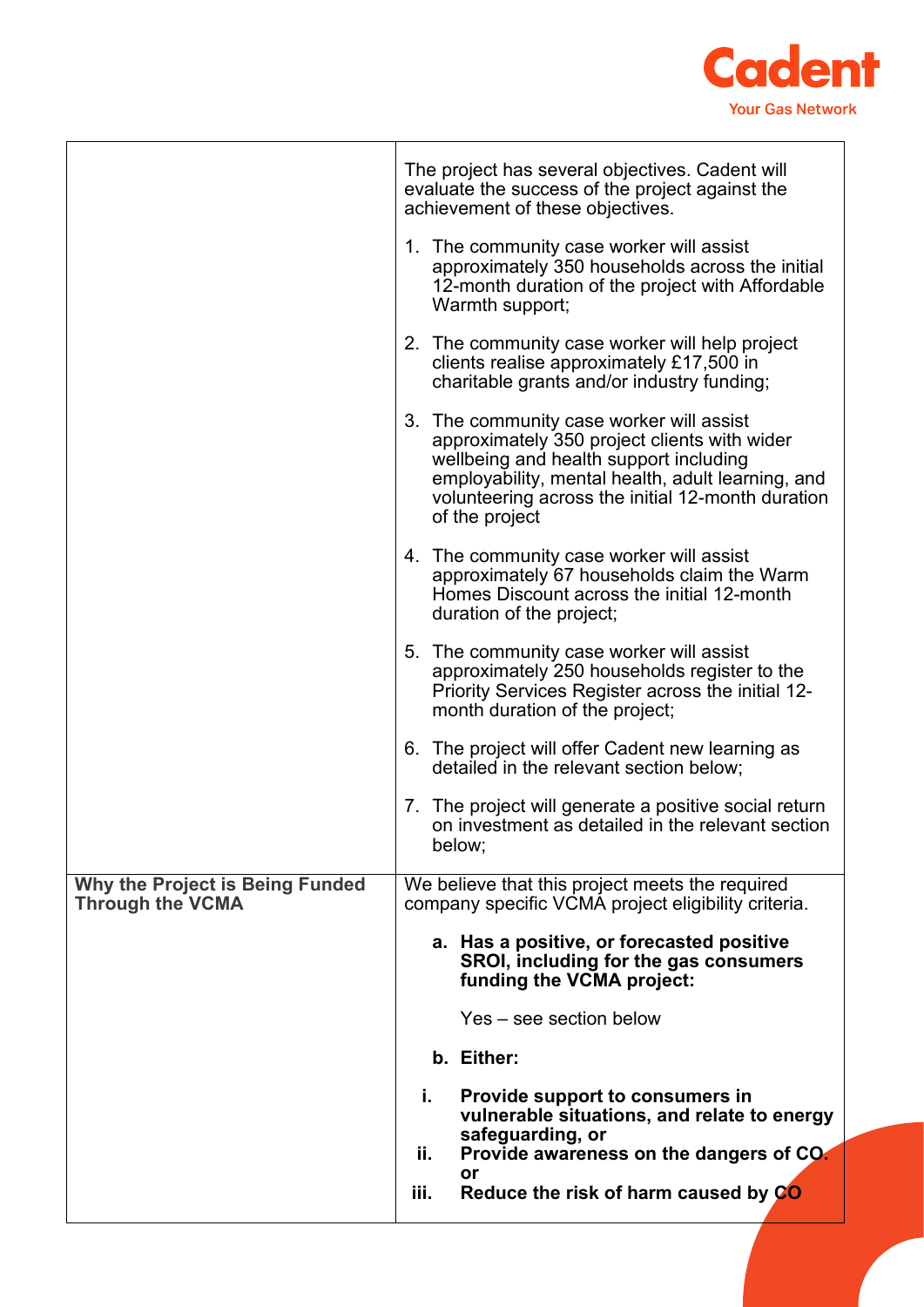

|                                                           |          | This project will provide support to<br>consumers in vulnerable situations and relate<br>to energy safeguarding. Project clients will be<br>identified through BCH's housing stock and<br>wider referral partners. BCH specialise in<br>providing affordable housing and support to<br>low-income households. The project centres<br>on the employment of a community<br>caseworker that will provide energy-related<br>assistance to project clients. |
|-----------------------------------------------------------|----------|--------------------------------------------------------------------------------------------------------------------------------------------------------------------------------------------------------------------------------------------------------------------------------------------------------------------------------------------------------------------------------------------------------------------------------------------------------|
|                                                           |          | c. Have defined outcomes and the<br>associated actions to achieve these:                                                                                                                                                                                                                                                                                                                                                                               |
|                                                           |          | This project has clearly defined actions and<br>associated outcomes, the meeting of which<br>will quantify success. Further information on<br>the project's outcomes and associated<br>actions can be found in the relevant section<br>below.                                                                                                                                                                                                          |
|                                                           |          | d. Go beyond activities that are funded<br>through other price control mechanism(s)<br>or required through licence obligations;                                                                                                                                                                                                                                                                                                                        |
|                                                           |          | The method for delivering the support to<br>project clients and the nature of the<br>assistance offered through the programme<br>are both innovative; going beyond activities<br>funded through other price control<br>mechanisms.                                                                                                                                                                                                                     |
|                                                           |          | e. Not be delivered through other external<br>funding sources directly accessed by a<br>GDN, including through other government<br>(national, devolved, or local) funding                                                                                                                                                                                                                                                                              |
|                                                           |          | This project will be solely delivered through<br>Cadent's VCMA funding and will not utilise<br>any external local government funding.                                                                                                                                                                                                                                                                                                                  |
| <b>Evidence of Stakeholder/Customer</b><br><b>Support</b> | poverty. | Cadent's <sup>7</sup> independent customer engagement<br>group report for its RIIO-GD2 business plans<br>contains feedback on a variety of proposals,<br>including Cadent's ambitions for tackling fuel                                                                                                                                                                                                                                                |
|                                                           |          | The report supported Cadent's holistic approach to<br>tackling fuel poverty, whereby a household is<br>supported with a combination of services/advice.                                                                                                                                                                                                                                                                                                |
|                                                           |          | The CEG recognised the need for a holistic<br>approach that supports a household with its fuel                                                                                                                                                                                                                                                                                                                                                         |

<span id="page-6-0"></span><sup>7</sup> https://cadentgas.com/nggdwsdev/media/Downloads/business-plan/Cadent-CEG-report-withappendices.pdf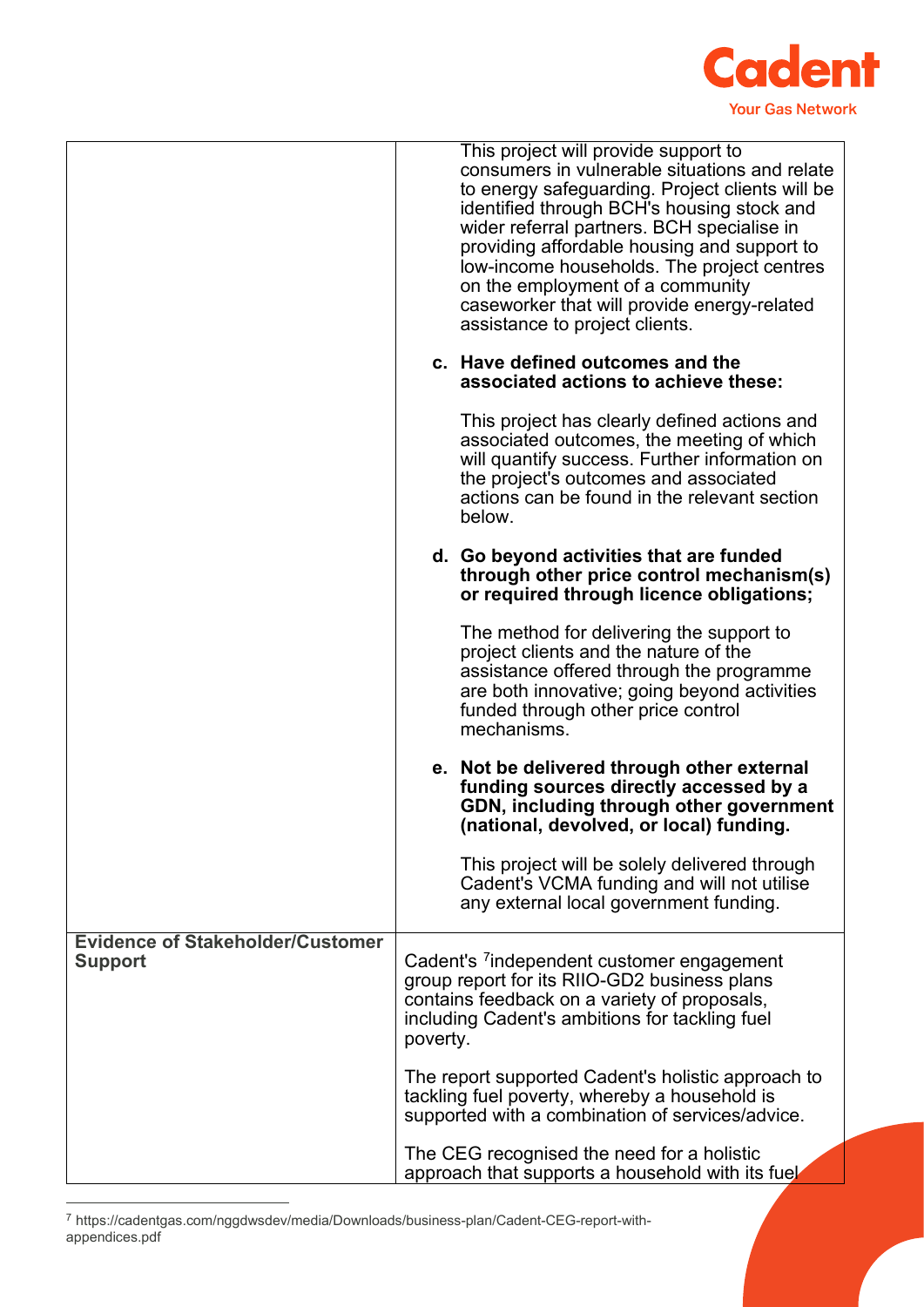

|                                                                    | prices (FPNES), energy efficiency (advice) and<br>household income (income maximisation and<br>access to industry/charity grants).                                                                                                                                       |
|--------------------------------------------------------------------|--------------------------------------------------------------------------------------------------------------------------------------------------------------------------------------------------------------------------------------------------------------------------|
|                                                                    | The partnership with BCH will provide their fuel poor<br>clients with a holistic package of support including<br>energy advice, debt management, access to<br>industry grants, mental health/wellbeing services<br>and PSR registration.                                 |
| <b>Information Required</b>                                        | <b>Description</b>                                                                                                                                                                                                                                                       |
| <b>Outcomes, Associated Actions and</b><br><b>Success Criteria</b> | Project outcomes<br>The project aims to provide customers with a wide<br>range of energy/safety/wellbeing advice through the<br>method of employing a local community case                                                                                               |
|                                                                    | worker. The project will achieve the following<br>outcomes:                                                                                                                                                                                                              |
|                                                                    | The project's services will result in customers<br>feeling safer, more financially secure, and<br>more in control of their energy usage.                                                                                                                                 |
|                                                                    | The project's wellbeing services will result in<br>$\bullet$<br>customers feeling less stressed and anxious<br>about energy debt.                                                                                                                                        |
|                                                                    | The project will yield Cadent an opportunity<br>for new learning - please see the relevant<br>section below.                                                                                                                                                             |
|                                                                    | The project will create a positive social return<br>$\bullet$<br>on investment, demonstrating effective spend<br>of the VCMA.                                                                                                                                            |
|                                                                    | <b>Associated Actions</b>                                                                                                                                                                                                                                                |
|                                                                    | Cadent will provide funding, training, and<br>resources to BCH, enabling them to employ<br>a community case worker on an initial 12-<br>month project.                                                                                                                   |
|                                                                    | BCH will utilise its existing resources to reach<br>fuel poor households that are in need of the<br>project's services. BCH will also utilise its<br>relationships with local stakeholders to<br>support "external" fuel poor customers living<br>in the Blackpool area. |
|                                                                    | The project will reach households living in all<br>$\bullet$<br>property tenures and will support a range of                                                                                                                                                             |
|                                                                    | demographics in Blackpool communities (e.g.<br>age groups, ethnicities, disabilities etc.)                                                                                                                                                                               |
|                                                                    | Success criteria                                                                                                                                                                                                                                                         |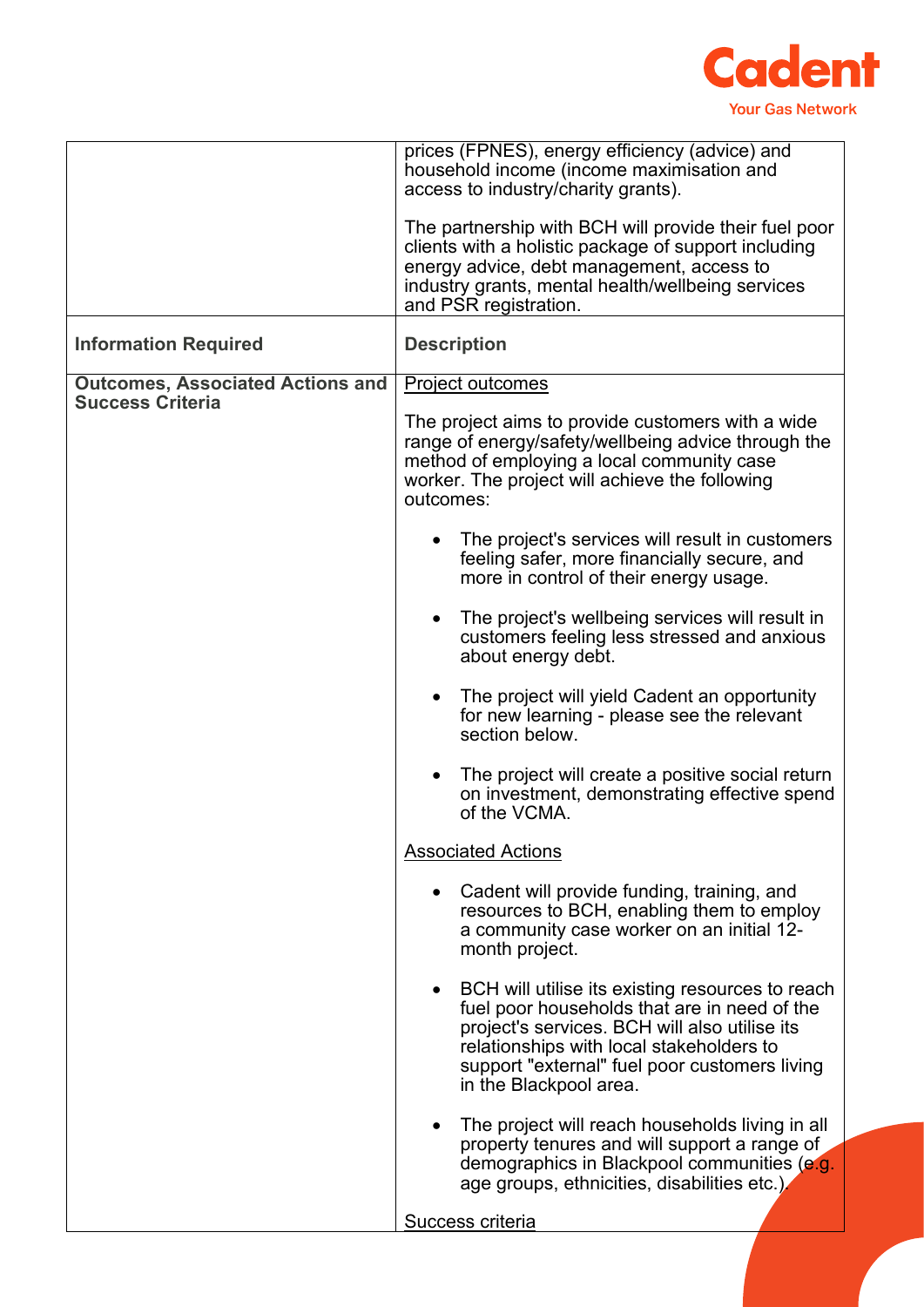

|                                                              | The success of the project will be evaluated against<br>the meeting of the project's objectives. These<br>objectives include:                                                                                                                                             |
|--------------------------------------------------------------|---------------------------------------------------------------------------------------------------------------------------------------------------------------------------------------------------------------------------------------------------------------------------|
|                                                              | • The community case worker will assist<br>approximately 350 households across the<br>initial 12-month duration of the project with<br>Affordable Warmth support;                                                                                                         |
|                                                              | The community case worker will help project<br>$\bullet$<br>clients realise approximately £17,500 in<br>charitable grants and/or industry funding;                                                                                                                        |
|                                                              | The community case worker will assist<br>$\bullet$<br>approximately 350 project clients with wider<br>wellbeing and health support including<br>employability, mental health, adult learning,<br>and volunteering across the initial 12-month<br>duration of the project; |
|                                                              | The community case worker will assist<br>$\bullet$<br>approximately 67 households claim the<br>Warm Homes Discount across the initial 12-<br>month duration of the project;                                                                                               |
|                                                              | The community case worker will assist<br>$\bullet$<br>approximately 250 households register to the<br>Priority Services Register across the initial<br>12-month duration of the project;                                                                                  |
|                                                              | The project will offer Cadent the new learning<br>detailed in the relevant section below;                                                                                                                                                                                 |
|                                                              | The project will generate a positive social<br>return on investment as detailed in the<br>relevant section below;                                                                                                                                                         |
| <b>Project Partners and Third Parties</b><br><b>Involved</b> | The project will principally be delivered in<br>partnership with Blackpool Costal Housing.                                                                                                                                                                                |
| <b>Potential for New Learning</b>                            | Areas of Blackpool and the Lancashire-14 wider<br>area have historically scored highly in terms of fuel<br>poverty, index of multiple deprivation and<br>unemployment on Cadent's social mapping data.                                                                    |
|                                                              | However, Cadent's past projects (outside of the<br>FPNES) have not always focussed specifically on<br>this area of the North West network. This may have<br>been for a variety of reasons, including difficulties in<br>locating and engaging households most in need of  |
|                                                              | support.<br>The Blackpool Coastal Housing - Warm and Healthy<br>Homes Caseworker project will offer Cadent an<br>opportunity to explore a new method of reaching                                                                                                          |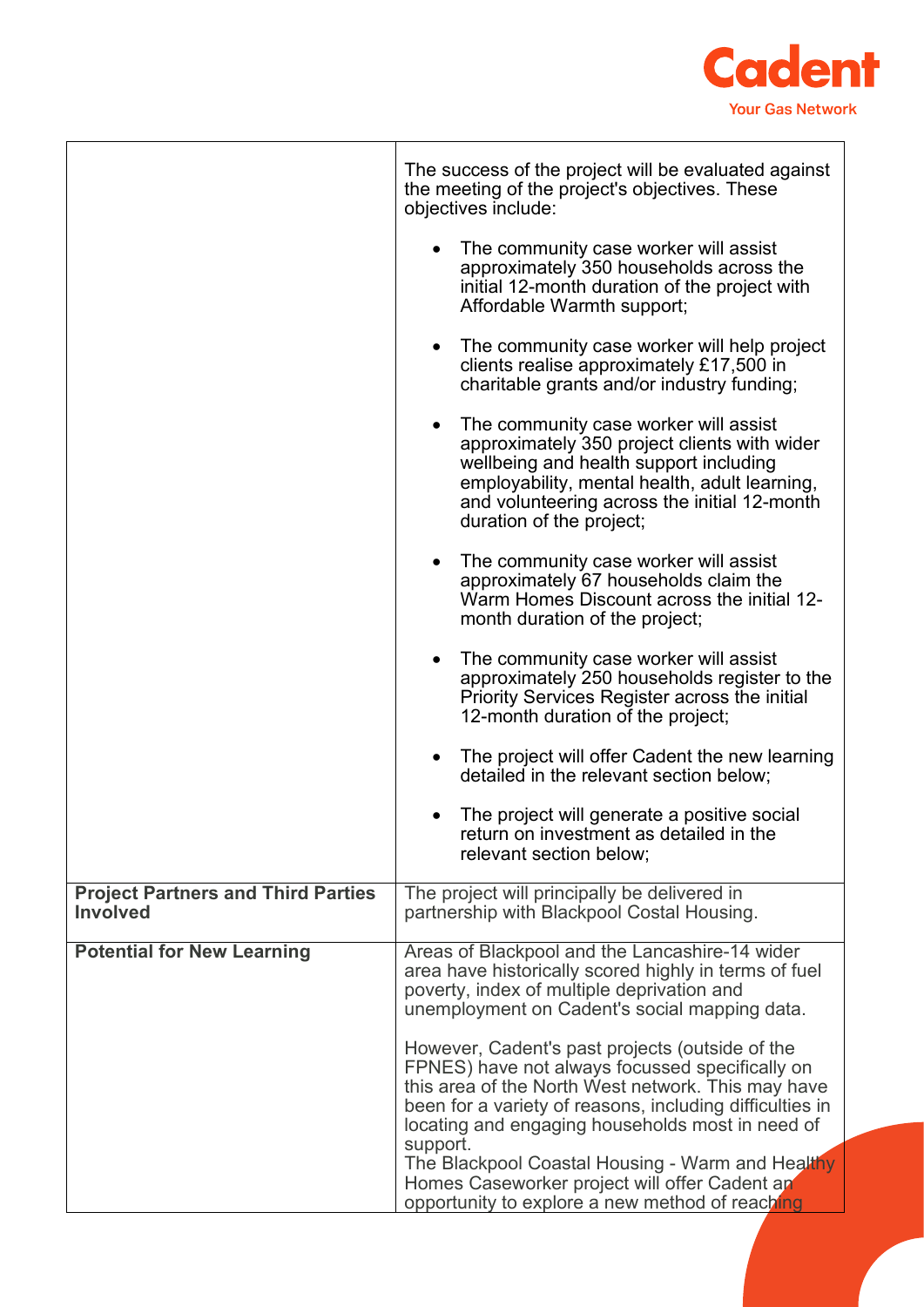

|                                                              | customers - through a partnership with a property<br>management/household support organisation.                                                                                                                                                                                                                                                                                            |
|--------------------------------------------------------------|--------------------------------------------------------------------------------------------------------------------------------------------------------------------------------------------------------------------------------------------------------------------------------------------------------------------------------------------------------------------------------------------|
|                                                              | This project offers clients a holistic package of<br>services including both energy and wider wellbeing<br>support. Cadent has a good understanding on the<br>benefits (both to the customer and societal) of<br>energy/gas safety services. The community case<br>worker project will offer Cadent new learning on the<br>exact benefits of supporting customers with wider<br>wellbeing. |
| <b>Scale of VCMA Project and SROI</b><br><b>Calculations</b> | Scale of VCMA project                                                                                                                                                                                                                                                                                                                                                                      |
|                                                              | The project will be delivered over an initial 12-<br>months, with the success reviewed at the end of this<br>period. A decision on the implementation of a 12-<br>month extension will then be made between the<br>parties.                                                                                                                                                                |
|                                                              | We forecast that the below number of customers<br>will be supported with the project's services:                                                                                                                                                                                                                                                                                           |
|                                                              | 350 households assisted with affordable<br>warmth support;                                                                                                                                                                                                                                                                                                                                 |
|                                                              | £17,500 in charitable grants/industry funding<br>$\bullet$<br>realised for households supported through<br>the project;                                                                                                                                                                                                                                                                    |
|                                                              | 350 households supported with wider<br>$\bullet$<br>wellbeing and health services;                                                                                                                                                                                                                                                                                                         |
|                                                              | 67 households supported with claiming the<br>Warm Homes Discount;                                                                                                                                                                                                                                                                                                                          |
|                                                              | 250 households supported with registering to<br>the Priority Services Register;                                                                                                                                                                                                                                                                                                            |
|                                                              | Social return on investment calculations                                                                                                                                                                                                                                                                                                                                                   |
|                                                              | Forecasted 5-year social return on<br>investment = £455,827.25                                                                                                                                                                                                                                                                                                                             |
|                                                              | Forecasted 1-year social return on<br>$\bullet$<br>investment = £65,714.25                                                                                                                                                                                                                                                                                                                 |
|                                                              | Investment = £31,814                                                                                                                                                                                                                                                                                                                                                                       |
|                                                              | Forecasted 5-year gross present value =<br>£487,641.25                                                                                                                                                                                                                                                                                                                                     |
|                                                              | Forecasted gross present value from issuing<br>٠<br>customers with affordable warmth energy<br>advice = £182,082.25                                                                                                                                                                                                                                                                        |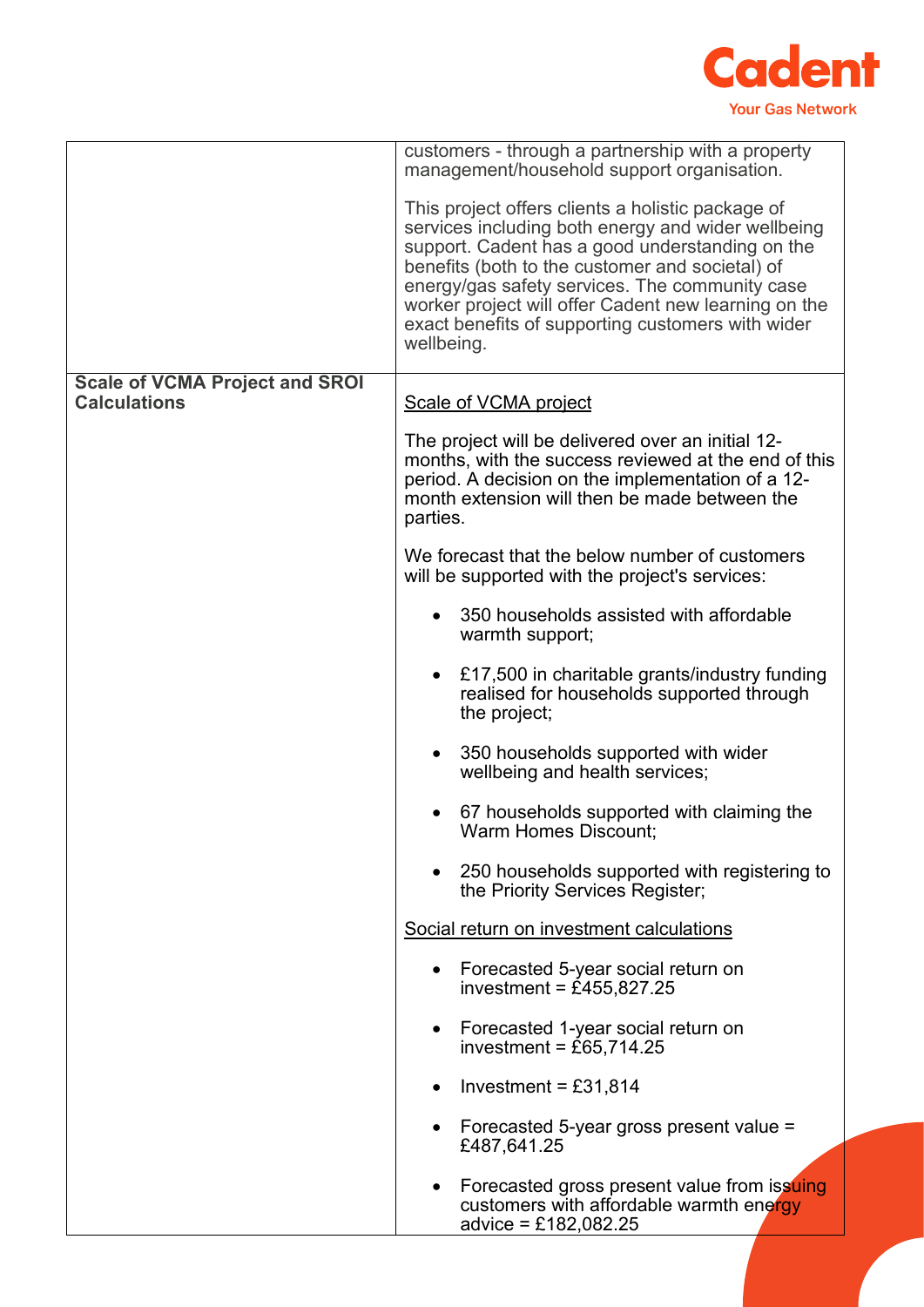

| Forecasted gross present value from helping<br>customers with wellbeing and mental health<br>support = £242,706.50                                                                                                                          |
|---------------------------------------------------------------------------------------------------------------------------------------------------------------------------------------------------------------------------------------------|
| Forecasted gross present value from helping<br>customers to access charitable<br>grants/industry funding = £17,500                                                                                                                          |
| Forecasted gross present value from<br>supporting customers to claim the Warm<br>Homes Discount = $£9,380$                                                                                                                                  |
| Forecasted gross present value from<br>$\bullet$<br>registering customers to the Priority Services<br>Register = £35,972.50                                                                                                                 |
| <u>The gross present value created by the issuing of</u><br>affordable warmth energy advice                                                                                                                                                 |
| Cadent employed social value consultants SIA<br>Partners to conduct analysis on the gross present<br>value(s) of issuing customers with in-person advice<br>on a variety of topics including:                                               |
| The efficient use of appliances and<br>$\bullet$<br>behaviours (£367.77)                                                                                                                                                                    |
| The use of heating and hot water controls<br>$\bullet$<br>(E332.33);                                                                                                                                                                        |
| The tackling of condensation and damp<br>$\bullet$<br>(E183.82);                                                                                                                                                                            |
| Management of fuel debt - payment plan<br>(E156.55);                                                                                                                                                                                        |
| Cadent believes that it is unrealistic to expect all<br>customers to receive advice on 3-4 topics, as<br>support will be issued in line with the customer's<br>needs.                                                                       |
| As such, we have conservatively forecasted that<br>each customer will receive advice on 2 topics<br>(BCH's client base live in areas of high fuel poverty<br>and deprivation, meaning they are more likely to<br>require in-depth support). |
| The average gross present value of an energy<br>advice topic is £260.12, with each customer<br>receiving support across two topics on average -<br>£520.24.                                                                                 |
| The project will deliver affordable warmth energy<br>advice to 350 households across the course of the<br>initial 12-month project.                                                                                                         |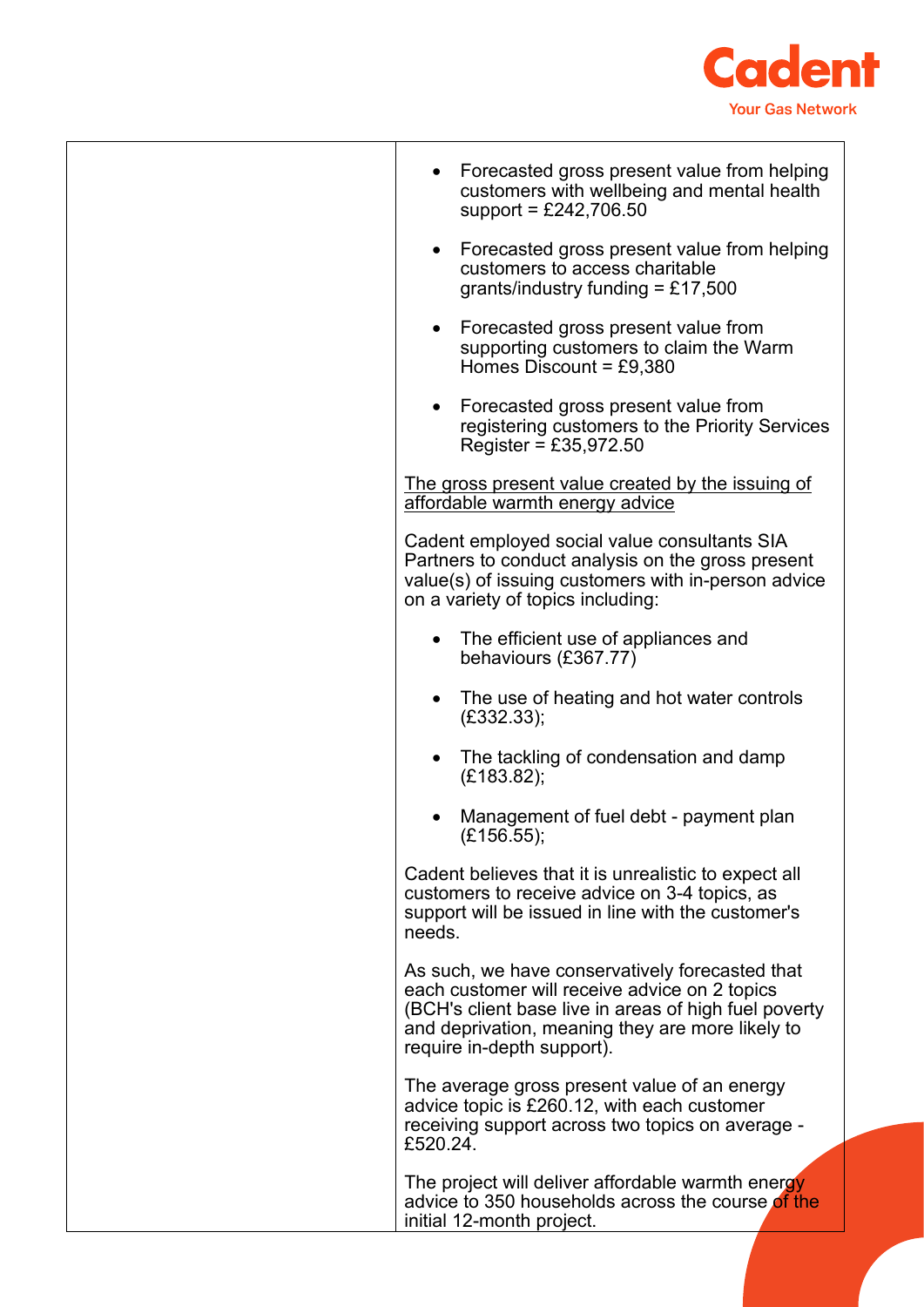

| 350 households receiving an average benefit of<br>£520.24 equates to a total value of £182,082.25                                                                                                  |
|----------------------------------------------------------------------------------------------------------------------------------------------------------------------------------------------------|
| The gross present value created by helping<br>customers with wellbeing and mental health support                                                                                                   |
| The project aims to offer wellbeing and mental<br>health support to 350 project clients across the<br>initial 12-month project period.                                                             |
| Statista <sup>8</sup> figures on the frequency of GP visits by UK<br>residents suggest that 65% of people visit their GP<br>at least once per year (14% never visit and 21%<br>less often).        |
| 65% of the 350 customers supported through this<br>aspect of the project equates to a conservative<br>estimate of 227.5 people that visit their GP at least<br>once per year.                      |
| <sup>9</sup> Statistics from the 2018/2019 Blackpool Joint<br>Strategic Needs Assessment reported that 18.5% of<br>all Blackpool GP patients were diagnosed with<br>depression.                    |
| 18.5% of 227.5 customers equates to a group of<br>42.1 customers that could be diagnosed with<br>depression.                                                                                       |
| The DNO proxy bank repository of $^{10}$ social values<br>report the annual cost of service provisions for<br>adults suffering from depression and/or anxiety<br>disorders as £5,765 per customer. |
| The provision of wellbeing and metal health support<br>to the project's customers could achieve a saving of<br>£242,706.50 (42.1 customers with a cost of £5,765<br>per customer).                 |
| The gross present value of helping customers to<br>access industry funding                                                                                                                         |
| We forecast that the project will support customers<br>to access £17,500 in industry funding over the initial<br>12-months of the project.                                                         |
| Although other customer benefits such as<br>reductions in stress and the ability to heat their<br>home to an adequate temperature can be                                                           |

<span id="page-11-0"></span><sup>8</sup> https://www.statista.com/statistics/888323/frequency-of-primary-care-visits-in-great-britain/

<span id="page-11-1"></span><sup>9</sup> https://www.blackpooljsna.org.uk/Living-and-Working-Well/Health-Conditions/Mental-

Health.aspx#:~:text=In%20the%202020%20GP%20Survey,the%20national%20average%20of%2011.6 %25.

<span id="page-11-2"></span><sup>10</sup> https://www.kingsfund.org.uk/sites/default/files/Paying-the-Price-the-cost-of-mental-health-care-England-2026-McCrone-Dhanasiri-Patel-Knapp-Lawton-Smith-Kings-Fund-May-2008\_0.pdf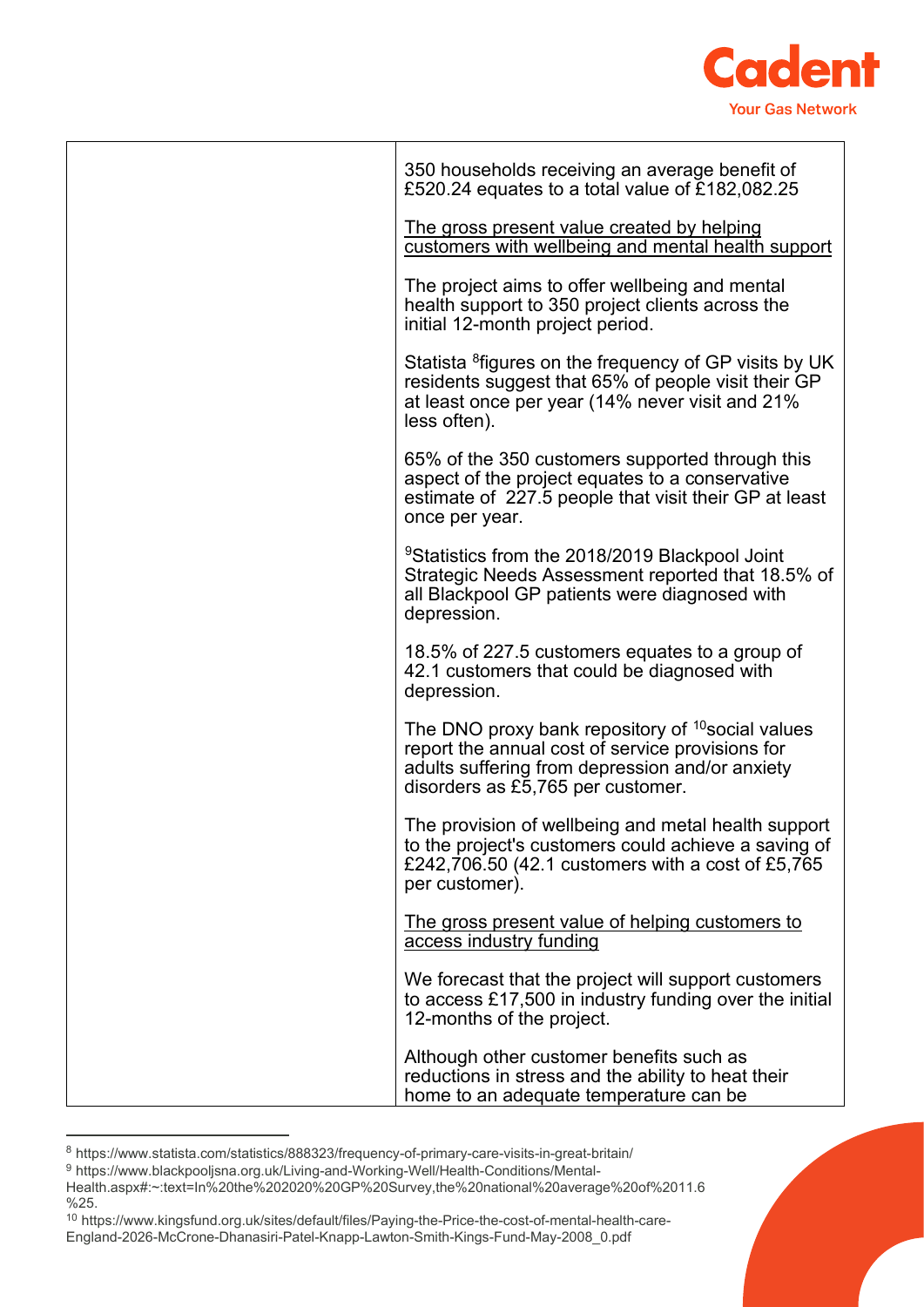

|                                                                            | associated with accessing industry funding, Cadent<br>has conservatively estimated the gross present<br>value of this services as £17,500.<br>This is due to the fact that the levels of stress and                     |
|----------------------------------------------------------------------------|-------------------------------------------------------------------------------------------------------------------------------------------------------------------------------------------------------------------------|
|                                                                            | number of homes are difficult to accurately measure<br>when the project objective relates to £'s rather than<br>the no. customers.                                                                                      |
|                                                                            | <u>The gross present value of supporting customers to</u><br>access the Warm Homes Discount                                                                                                                             |
|                                                                            | Cadent employed social value consultants SIA<br>Partners to conduct analysis on the gross present<br>value(s) of supporting customers to access the<br><b>Warm Homes Discount.</b>                                      |
|                                                                            | SIA Partners evaluated the gross present value of<br>obtaining the Warm Homes Discount as £140.                                                                                                                         |
|                                                                            | The project aims to support 67 households to obtain<br>the Warm Homes Discount.                                                                                                                                         |
|                                                                            | This equates to a total gross present value of<br>£9,380 (67 customers each receiving a benefit of<br>£140 each).                                                                                                       |
|                                                                            | The gross present value of supporting customers to<br>register to the Priority Services Register                                                                                                                        |
|                                                                            | Cadent employed social value consultants SIA<br>Partners to conduct analysis on the gross present<br>value(s) of supporting customers to register for the<br><b>Priority Services Register.</b>                         |
|                                                                            | SIA Partners evaluated the 5-year gross present<br>value of registering to the Priority Services Register<br>as £143.89 per customer. This value was based on<br>the benefit of a reduction of stress during an outage. |
|                                                                            | The project aims to support 250 households to<br>register to the Priority Services Register.                                                                                                                            |
|                                                                            | This equates to a total gross present value of<br>£35,972.50 (250 customers each receiving a benefit<br>of £143.89).                                                                                                    |
| <b>VCMA Project Start and End Date</b>                                     | Project start date: 01/12/2021<br>Project completion date: 31/11/2022                                                                                                                                                   |
| <b>Geographical Area</b>                                                   | The project will take place in Cadent's North West<br>network, specifically focussing on Blackpool and<br>surrounding communities.                                                                                      |
| <b>Remaining Amount in the</b><br><b>Allowance at Time of Registration</b> | N/A                                                                                                                                                                                                                     |